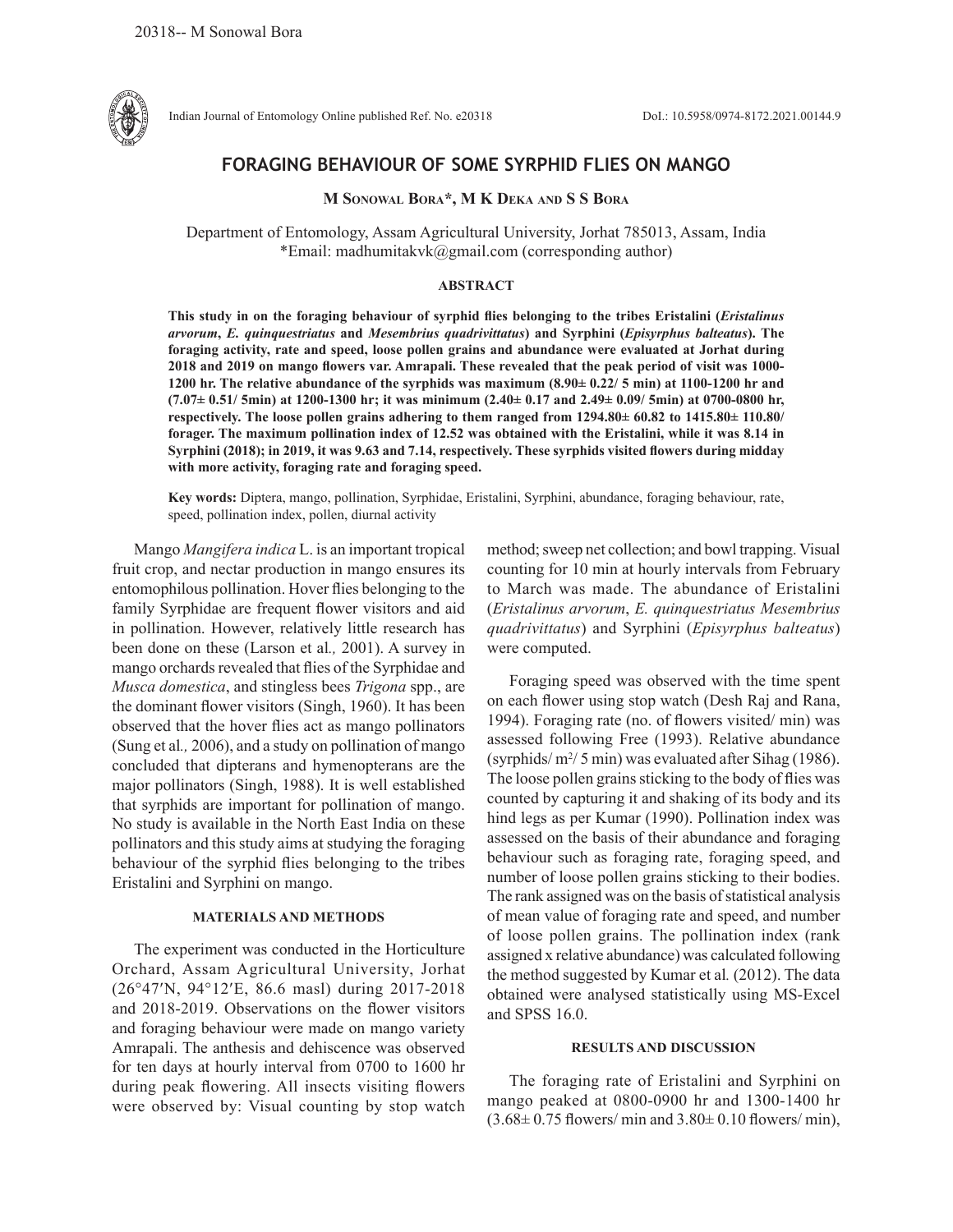respectively; the least values were at 0700-0800 hr and 1500-1600 hr (2.76± 0.50 and 2.14± 0.04, respectively in 2018; during 2019, the foraging rate was at peak at 1300-1400 and 1100-1200 hr (3.80± 0.10 and 6.47± 0.20, respectively, and at 1500-1600 hr and 0700- 0800 hr  $(2.14 \pm 0.04$  and  $2.92 \pm 0.11$ , respectively) (Table 1). Fajardo et al. (2008) also observed that the relative abundance, foraging behaviour and efficiency of insect pollinators such as honey bees and flies in fruits crops including mango in Phillipines; the peak foraging time was 0800-0859 hr. Singh et al. (2018) reported that minimum foraging rate (6.37 flowers/ min) for *Episyrphus balteatus* was at 0900-1000 hr followed by at 1500-1600 hr on mustard bloom. Devi et al. (2017) observed a foraging rate of 17.42 flowers/ min for syrphid flies (*E. balteatus*) in mustard. The flies of Eristalini and Syrphini spent  $26.98 \pm 1.69$  and 7.38± 0.27 sec/ flower (maximum foraging speed) during 0700-0800 hr and 20.58± 3.14 and 5.29± 0.08 sec/ flower during 1000-1100 hr and 1300-1400 hr (minimum foraging speed), respectively as observed in 2018; during 2019, the foraging speed was maximum at 0700-0800 hr (26.72 $\pm$  0.97 flower/ min and 7.51 $\pm$ 

0.12 flower/ min, respectively) and minimum during 0900-1000 hr and 1000-1100 hr (20.77± 0.20 flower/ min and  $5.33\pm0.17$  flower/min (Table 1). Bakshi (2015) reported foraging speed of *E. balteatus* over cherry bloom as 5.94 sec/ flower.

The relative abundance (number/  $m^2/5$ min) of Eristalini and Syrphini was maximum at 1100-1200 and 0900-1000 hr (10.84± 0.30 and 8.76± 0.09, respectively) and the least at 0700-0800 hr  $(2.22 \pm 0.08$  and  $2.24 \pm 1.00$ 0.07, respectively) as observed in 2017; during 2018 it was maximum at 1100-1200 and 1200-1300 hr (8.90± 0.22 and  $7.07\pm 0.51$ ) while the least was at 0700-0800 hr (2.40 $\pm$  0.17 and 2.49 $\pm$  0.09), respectively (Table 1). Vishwakarma and Singh (2017) also observed with bees, flies and beetles that *Apis mellifera* was the most dominant after *Musca domestica* and *E. balteatus*; the foraging rate/ flower/ 5 min was maximum at 1200 hr. Singh and Mishra (1986) observed that *A. indica* was the most frequent followed by *Musa* spp. (3.40) and others including syrphids. Only 2.97 syrphids/ $m^2/5$ min were observed on *Brassica oleracea* (Devi et al*.,* 2016). More or less similar results were obtained by Singh

| Table 1. Foraging rate, foraging speed and relative abundance of <i>Eristalinus</i> and |                   |  |  |
|-----------------------------------------------------------------------------------------|-------------------|--|--|
|                                                                                         | Syrphini on mango |  |  |

| Time of       | Foraging rate (number of |                 | Foraging speed (time spent, |                 | Number of foragers/ $m^2/5$ |                 |  |
|---------------|--------------------------|-----------------|-----------------------------|-----------------|-----------------------------|-----------------|--|
| observation   | flowers visited/minute)  |                 |                             | in sec/ flower) |                             | min             |  |
| (hrs)         | Eristalinus              | Syrphini        | Eristalinus                 | Syrphini        | Eristalinus                 | Syrphini        |  |
|               |                          |                 | 2018                        |                 |                             |                 |  |
| 0700-0800     | $2.76 \pm 0.50$          | $2.55 \pm 0.18$ | $26.98 \pm 1.69$            | $7.38 \pm 0.27$ | $2.22 \pm 0.08$             | $2.24 \pm 0.07$ |  |
| 0800-0900     | $3.68 \pm 0.75$          | $3.72 \pm 0.27$ | $24.90 \pm 2.84$            | $7.27 \pm 0.07$ | $5.37 \pm 0.14$             | $4.99 \pm 0.19$ |  |
| 0900-1000     | $2.64 \pm 0.32$          | $3.33 \pm 0.20$ | $20.90 \pm 4.50$            | $6.84 \pm 0.15$ | $9.85 \pm 0.40$             | $8.76 \pm 0.09$ |  |
| 1000-1100     | $3.36 \pm 0.07$          | $3.23 \pm 0.41$ | $20.58 \pm 3.14$            | $6.37 \pm 0.12$ | $10.35 \pm 0.11$            | $8.44 \pm 0.09$ |  |
| 1100-1200     | $3.38 \pm 0.17$          | $3.70 \pm 0.07$ | $21.90 \pm 2.71$            | $5.66 \pm 0.10$ | $10.84 \pm 0.30$            | $6.72 \pm 0.11$ |  |
| 1200-1300     | $3.03 \pm 0.29$          | $3.24 \pm 0.45$ | $22.22 \pm 3.69$            | $5.31 \pm 0.05$ | $9.66 \pm 0.09$             | $8.17 \pm 0.05$ |  |
| 1300-1400     | $3.56 \pm 0.19$          | $3.80 \pm 0.10$ | $20.86 \pm 0.05$            | $5.29 \pm 0.08$ | $9.03 \pm 0.47$             | $6.78 \pm 0.13$ |  |
| 1400-1500     | $3.41 \pm 0.32$          | $2.80 \pm 0.07$ | $20.89 \pm 0.11$            | $5.44 \pm 0.09$ | $6.54 \pm 0.20$             | $6.33 \pm 0.07$ |  |
| 1500-1600     | $2.93 \pm 0.44$          | $2.14 \pm 0.04$ | $21.03 \pm 0.18$            | $6.25 \pm 0.13$ | $3.63 \pm 0.12$             | $2.65 \pm 0.10$ |  |
| Mean± SE      | $3.19 \pm 0.34$          | $3.17 \pm 0.20$ | $22.25 \pm 2.10$            | $6.20 \pm 0.12$ | $7.50 \pm 0.18$             | $6.12 \pm 0.10$ |  |
|               |                          |                 | 2019                        |                 |                             |                 |  |
| 0700-0800     | $2.55 \pm 0.18$          | $2.92 \pm 0.11$ | $26.72 \pm 0.97$            | $7.51 \pm 0.12$ | $2.40 \pm 0.17$             | $2.49 \pm 0.09$ |  |
| 0800-0900     | $3.72 \pm 0.27$          | $3.41 \pm 0.13$ | $24.08 \pm 2.10$            | $7.02 \pm 0.07$ | $4.07 \pm 0.12$             | $4.15 \pm 0.07$ |  |
| 0900-1000     | $3.33 \pm 0.20$          | $5.05 \pm 0.13$ | $20.77 \pm 0.20$            | $6.96 \pm 0.14$ | $5.99 \pm 0.11$             | $6.03 \pm 0.11$ |  |
| 1000-1100     | $3.23 \pm 0.41$          | $5.80 \pm 0.17$ | $20.95 \pm 0.32$            | $5.33 \pm 0.17$ | $7.26 \pm 0.57$             | $6.67 \pm 0.12$ |  |
| 1100-1200     | $3.70 \pm 0.07$          | $6.47 \pm 0.20$ | $21.99 \pm 0.22$            | $6.02 \pm 0.12$ | $8.90 \pm 0.22$             | $6.29 \pm 0.08$ |  |
| 1200-1300     | $3.24 \pm 0.45$          | $4.89 \pm 0.11$ | $21.27 \pm 0.21$            | $5.74 \pm 0.09$ | $6.97 \pm 0.52$             | $7.07 \pm 0.51$ |  |
| 1300-1400     | $3.80 \pm 0.10$          | $4.30 \pm 0.13$ | $23.30 \pm 0.15$            | $5.76 \pm 0.09$ | $7.97 \pm 0.16$             | $6.23 \pm 0.12$ |  |
| 1400-1500     | $2.80 \pm 0.07$          | $2.78 \pm 0.08$ | $22.74 \pm 0.11$            | $6.28 \pm 0.20$ | $4.56 \pm 0.10$             | $5.67 \pm 0.32$ |  |
| 1500-1600     | $2.14 \pm 0.04$          | $3.55 \pm 0.16$ | $23.77 \pm 0.09$            | $6.35 \pm 0.05$ | $3.76 \pm 0.09$             | $3.71 \pm 0.13$ |  |
| $Mean \pm SE$ | $3.17 \pm 0.20$          | $4.35 \pm 0.14$ | $22.73 \pm 0.49$            | $6.33 \pm 0.11$ | $5.76 \pm 0.23$             | $5.37 \pm 0.17$ |  |